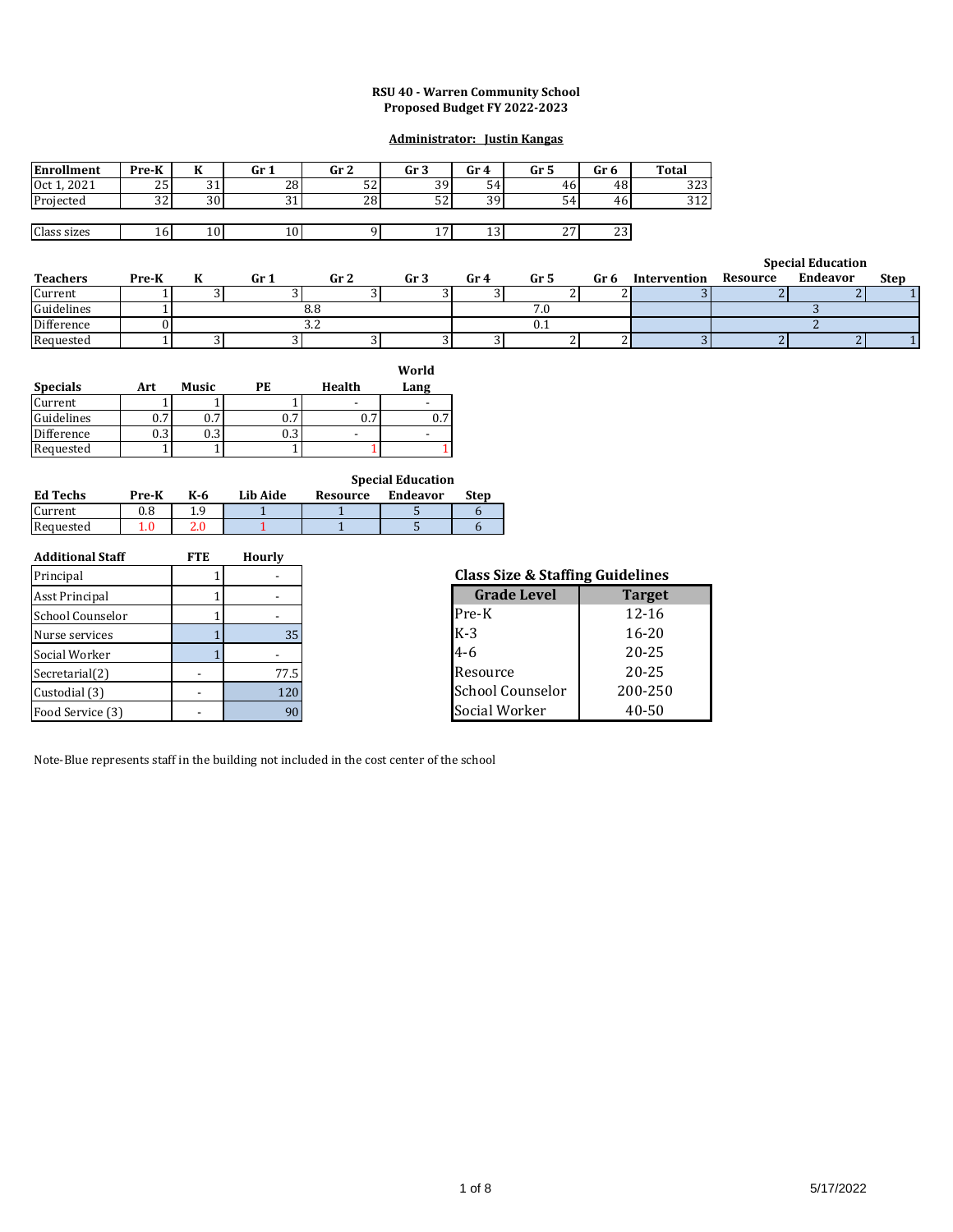#### **Warren Community School Proposed Salaries and Benefits FY 2022-23**

|                                 |                            |                                   |                |                                              | <b>Ed Techs</b>    |                | <b>Budgeted</b> |                         |
|---------------------------------|----------------------------|-----------------------------------|----------------|----------------------------------------------|--------------------|----------------|-----------------|-------------------------|
|                                 |                            |                                   |                | School Hours per under 35 Hours Per Days Per |                    |                |                 | <b>Total Salary and</b> |
| <b>Employee</b>                 | <b>Position</b>            | <b>Cost Center</b>                | <b>FTE</b>     | week                                         | hours              | Day            | Year            | <b>Benefits</b>         |
|                                 |                            |                                   |                |                                              |                    |                |                 |                         |
| <b>Principal's Office</b>       |                            |                                   |                |                                              |                    |                |                 |                         |
| Justin M. Kangas                | Principal                  | Principal's Office                | $\mathbf{1}$   |                                              |                    |                | 220             | \$129,420               |
| Gabrielle LaPerriere            | <b>Assistant Principal</b> | Principal's Office                | $\mathbf{1}$   |                                              |                    | ÷,             | 210             | \$98,418                |
| Susan S. Overlock               | Admin Assistant            | Principal's Office                | $\sim$         | 40                                           |                    | 8              | 204             | \$55,284                |
| Nicole D. Willis                | Admin Assistant            | Principal's Office                | $\sim$         | 40                                           |                    | 8              | 194             | \$54,505                |
|                                 |                            |                                   |                |                                              |                    |                |                 |                         |
|                                 |                            |                                   |                |                                              |                    |                |                 |                         |
| <b>Guidance Services</b>        |                            |                                   |                |                                              |                    |                |                 |                         |
| Sara Pfahler                    | Counselor                  | <b>Guidance Services</b>          | $\mathbf{1}$   |                                              |                    |                | 182             | \$48,714                |
|                                 |                            |                                   |                |                                              |                    |                |                 |                         |
| Intervention                    |                            |                                   |                |                                              |                    |                |                 |                         |
| Angela G. Hoch                  | Literacy Specialist        | <b>Improvement of Instruction</b> | $\mathbf{1}$   |                                              |                    |                | 182             | \$106,894               |
| Joslyn G. Couch                 | Literacy Specialist        | Title I                           | $1\,$          |                                              |                    |                | 182             | \$65,508                |
| Sharon L. Walker-Spencer        | <b>Literacy Specialist</b> | Title I                           | $\mathbf{1}$   |                                              |                    |                | 182             | \$93,277                |
|                                 |                            |                                   |                |                                              |                    |                |                 |                         |
| <b>Health Services</b>          |                            |                                   |                |                                              |                    |                |                 |                         |
| <b>Heather Emerson</b>          | Nurse                      | <b>Health Services</b>            | $\mathbf{1}$   |                                              |                    |                | 182             | \$84,579                |
| Melissa Walden                  | Nurse Aide                 | <b>Health Services</b>            |                | 35                                           | $\bar{\mathbf{X}}$ | $\overline{7}$ | 190             | \$40,516                |
|                                 |                            |                                   |                |                                              |                    |                |                 |                         |
| <b>Library Services</b>         |                            |                                   |                |                                              |                    |                |                 |                         |
| Cynthia A. Norwood              | Library Aide               | <b>Library Services</b>           |                | 35                                           | $\mathbf x$        | $\overline{7}$ | 190             | \$38,220                |
|                                 |                            |                                   |                |                                              |                    |                |                 |                         |
| <b>Regular Instruction</b>      |                            |                                   |                |                                              |                    |                |                 |                         |
| Laurie S. Johnson               | Teacher                    | Regular Instruction               | $\mathbf{1}$   |                                              |                    |                | 182             | \$97,305                |
| Christena McIntosh              | Teacher                    | Regular Instruction               | $\mathbf{1}$   |                                              |                    |                | 182             | \$92,976                |
|                                 |                            |                                   | $\mathbf{1}$   |                                              |                    | ä,             | 182             |                         |
| Sheila M. O'Donnell-Mullin      | Teacher                    | <b>Regular Instruction</b>        |                |                                              |                    |                |                 | \$104,010               |
| Gail P. Tardif                  | Teacher                    | <b>Regular Instruction</b>        | $\mathbf{1}$   |                                              |                    | ÷              | 182             | \$92,976                |
| Adam L. Newell                  | Teacher                    | Regular Instruction               | $\mathbf{1}$   |                                              |                    |                | 182             | \$97,992                |
| Janet L. Drost                  | Teacher                    | Regular Instruction               | $\mathbf{1}$   |                                              |                    | $\frac{1}{2}$  | 182             | \$92,957                |
| Jerod A. Drost                  | Teacher                    | <b>Regular Instruction</b>        | $\mathbf{1}$   |                                              |                    |                | 182             | \$86,411                |
| Jan Costigan                    | Teacher                    | Regular Instruction               | $\mathbf{1}$   |                                              |                    | ä,             | 182             | \$87,359                |
| Robert S. Hunter                | Teacher                    | <b>Regular Instruction</b>        | $\mathbf{1}$   |                                              |                    | ÷              | 182             | \$103,749               |
| Laura A. Straub                 | Teacher                    | Regular Instruction               | $\mathbf{1}$   |                                              |                    | ä,             | 182             | \$101,993               |
| Crystal R. Priestley            | Teacher                    | Regular Instruction               | $\mathbf{1}$   |                                              |                    | ÷              | 182             | \$57,325                |
| Lisa M. Sturgis                 | Teacher                    | Regular Instruction               | $\mathbf{1}$   |                                              |                    |                | 182             | \$56,477                |
| Steven D. Jacoby                | Teacher                    | Regular Instruction               | $\mathbf{1}$   |                                              |                    | ä,             | 182             | \$79,210                |
| Rachel E. Siegel                | Teacher                    | <b>Regular Instruction</b>        | $\mathbf{1}$   |                                              |                    | ÷              | 182             | \$64,728                |
| Rachel J. Glynn                 | Teacher                    | Regular Instruction               | $\mathbf{1}$   |                                              |                    | ä,             | 182             | \$66,063                |
| Jacquelyn S. Woodruff           | Teacher                    | Regular Instruction               | $\mathbf{1}$   |                                              |                    | $\blacksquare$ | 182             | \$78,403                |
| Amanda A. Overlock              | Teacher                    | Regular Instruction               | $\mathbf{1}$   |                                              |                    |                | 182             | \$61,593                |
| JoDell Torrey                   | Teacher                    | Regular Instruction               | $\mathbf{1}$   |                                              |                    | ä,             | 182             | \$101,701               |
| Teresa A. Blachet               | Teacher                    | Regular Instruction               | $\mathbf{1}$   |                                              |                    | ÷              | 182             | \$68,121                |
| <b>Christine Roling</b>         | Teacher                    | <b>Regular Instruction</b>        | $\mathbf{1}$   |                                              |                    | ä,             | 182             | \$95,266                |
|                                 |                            |                                   | $\mathbf{1}$   |                                              |                    |                | 182             |                         |
| Calvin Morin                    | Teacher                    | Regular Instruction               |                |                                              |                    |                |                 | \$106,389               |
| James Boyd                      | Teacher                    | Regular Instruction               | $\mathbf{1}$   |                                              |                    |                | 182             | \$97,876                |
| Wanda Gamage-Wyman              | Teacher                    | <b>Regular Instruction</b>        | $\mathbf{1}$   |                                              |                    |                | 182             | \$68,553                |
| <b>Proposed Position</b>        | Teacher                    | Health                            | $\mathbf{1}$   |                                              |                    |                | 182             | \$85,725                |
| <b>Proposed Position</b>        | Teacher                    | <b>World Language</b>             | $\mathbf{1}$   |                                              |                    |                | 182             | \$85,725                |
| Maureen Benner                  | Ed Tech                    | Regular Instruction               |                | 35                                           | $\mathbf x$        | 7              | 190             | \$46,979                |
| Devon Hargrove                  | Ed Tech Pre-K              | <b>Regular Instruction</b>        |                | 35                                           | $\mathbf x$        | 7              | 190             | \$43,806                |
| Michelle Flaherty               | Ed Tech                    | Regular Instruction               | $\blacksquare$ | 35                                           | $\mathbf x$        | 7              | 190             | \$48,122                |
|                                 |                            |                                   |                |                                              |                    |                |                 |                         |
| <b>Resource Room Placement</b>  |                            |                                   |                |                                              |                    |                |                 |                         |
| Lisa M. Reibel                  | Teacher                    | Resource Room Placement           | $\mathbf{1}$   |                                              |                    |                | 182             | \$85,725                |
| Mary Elizabeth Flick Pope       | Teacher                    | <b>Resource Room Placement</b>    | $1\,$          |                                              |                    |                | 182             | \$101,993               |
| Suzan Wayne                     | Ed Tech                    | <b>Resource Room Placement</b>    | $\Box$         | 35                                           | $\mathbf X$        | $\overline{7}$ | 190             | \$44,015                |
|                                 |                            |                                   |                |                                              |                    |                |                 |                         |
| <b>Self-Contained Placement</b> |                            |                                   |                |                                              |                    |                |                 |                         |
| Jill L. Ganz                    | Teacher                    | Self-Contained Placement          | $\mathbf{1}$   |                                              |                    |                | 182             | \$67,841                |
| <b>Stacey Fowler</b>            | Teacher                    | Self-Contained Placement          | $1\,$          |                                              |                    |                | 182             |                         |
|                                 |                            |                                   |                |                                              |                    |                |                 | \$67,393                |
| Madison R. Sturks               | Teacher                    | Self-Contained Placement          | $1\,$          |                                              |                    | ٠              | 182             | \$60,674                |
| Kyle A. Reniche                 | Social Worker              | Self-Contained Placement          | $\mathbf{1}$   |                                              |                    | ÷,             | 182             | \$89,398                |
| Vacant                          | Ed Tech                    | Resource Room Placement           |                | 35                                           | $\mathbf x$        | 7              | 190             | \$55,151                |
| Kimberly A. Durkee              | Ed Tech                    | Self-Contained Placement          | $\sim$         | 35                                           | $\mathbf x$        | 7              | 190             | \$50,670                |
| Heather J. Grotton-Emerson      | Ed Tech                    | Self-Contained Placement          |                | 35                                           | $\mathbf X$        | $\overline{7}$ | 190             | \$54,171                |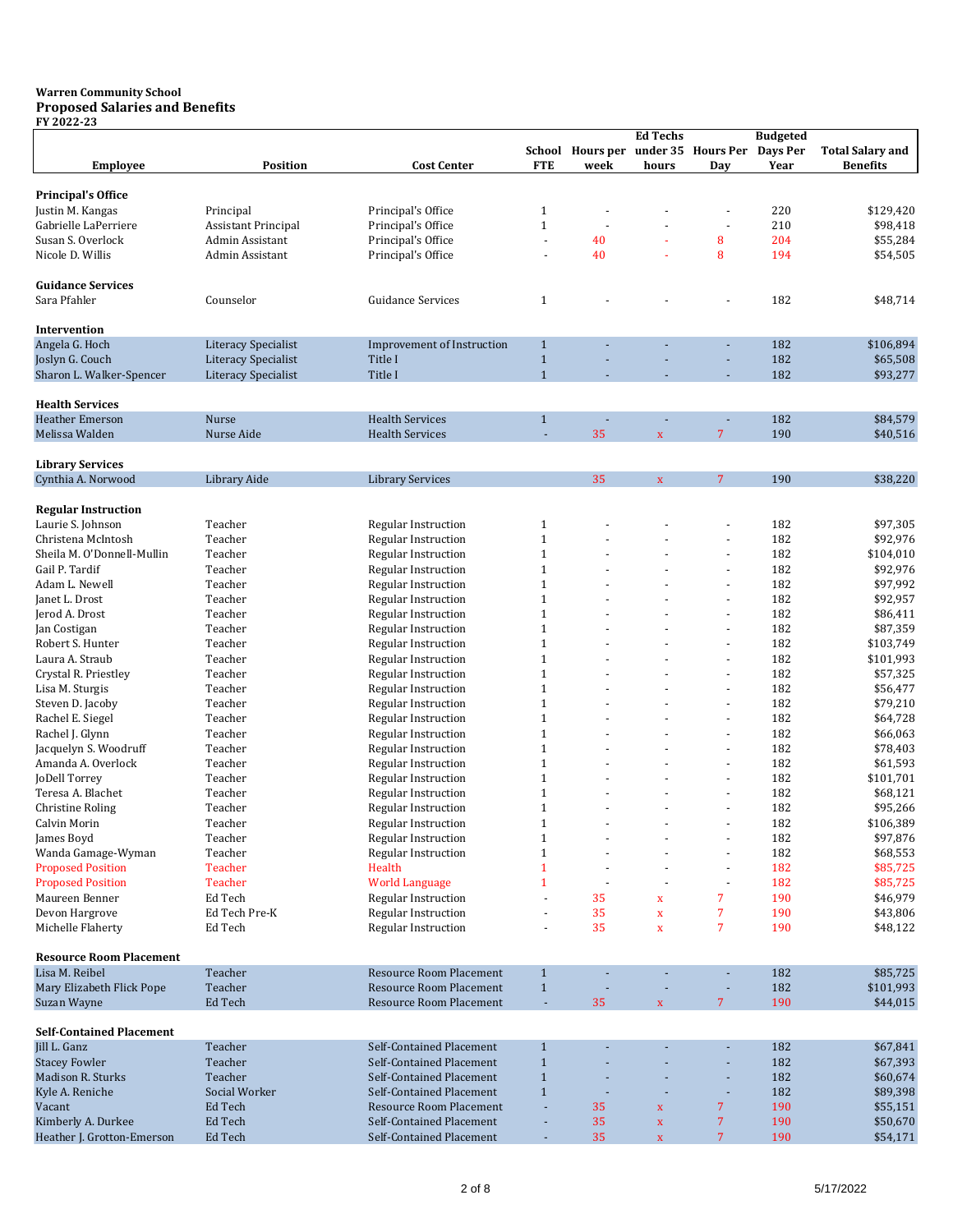#### **Warren Community School Proposed Salaries and Benefits FY 2022-23**

|                                      |                       |                                   |            |                  | <b>Ed Techs</b>         |                  | <b>Budgeted</b> |                         |
|--------------------------------------|-----------------------|-----------------------------------|------------|------------------|-------------------------|------------------|-----------------|-------------------------|
|                                      |                       |                                   | School     | <b>Hours</b> per | under 35                | <b>Hours Per</b> | Days Per        | <b>Total Salary and</b> |
| <b>Employee</b>                      | <b>Position</b>       | <b>Cost Center</b>                | <b>FTE</b> | week             | hours                   | Day              | Year            | <b>Benefits</b>         |
| Jennifer G. Grindle                  | Ed Tech               | Self-Contained Placement          | $\sim$     | 35               | $\overline{\mathbf{x}}$ | 7                | 190             | \$23,355                |
| Elizabeth L. Smith                   | Ed Tech               | Self-Contained Placement          | ٠          | 35               | $\mathbf{x}$            | 7                | 190             | \$29,454                |
| Vacant                               | Ed Tech               | Self-Contained Placement          | $\sim$     | 35               | $\mathbf{x}$            | 7                | 190             | \$56,557                |
| Crystal A. Young                     | Ed Tech               | Self-Contained Placement          | $\sim$     | 35               | $\mathbf{x}$            | 7                | 190             | \$54,375                |
| Keshia Jameson                       | Ed Tech               | Self-Contained Placement          | $\sim$     | 35               | $\mathbf{x}$            | 7                | 190             | \$39,253                |
| <b>Kelly Tracey</b>                  | Ed Tech               | Self-Contained Placement          | $\sim$     | 35               | $\mathbf{x}$            | 7                | 190             | \$40,866                |
| Stacey A. Holub                      | Ed Tech               | Self-Contained Placement          | $\sim$     | 35               | $\mathbf{x}$            | 7                | 190             | \$29,454                |
| Benjamin Cooke                       | Ed Tech               | Self-Contained Placement          | $\sim$     | 35               | $\mathbf{x}$            | 7                | 190             | \$29,805                |
| Michelle Kondracki                   | Ed Tech               | Self-Contained Placement          | ÷          | 35               | $\mathbf{x}$            | 7                | 190             | \$52,744                |
|                                      |                       |                                   |            |                  |                         |                  |                 |                         |
| <b>Operations and Maintenance</b>    |                       |                                   |            |                  |                         |                  |                 |                         |
| Cameo Sampson                        | Custodian             | <b>Operations and Maintenance</b> | $\sim$     | 40               |                         | 8                | 260             | \$43,604                |
| Rhonda M. Grubbs                     | <b>Head Custodian</b> | <b>Operations and Maintenance</b> | ٠          | 40               |                         | 8                | 260             | \$61,728                |
| Penny S. Dostie                      | Custodian             | <b>Operations and Maintenance</b> | $\sim$     | 40               | ÷                       | 8                | 260             | \$58,269                |
|                                      |                       |                                   |            |                  |                         |                  |                 |                         |
| <b>Food Service</b>                  |                       |                                   |            |                  |                         |                  |                 |                         |
| Jill Lee                             | Kitchen Manager       | <b>Food Service</b>               | $\sim$     | 32.50            | ٠                       | 6.50             | 184             | \$14,236                |
| Claire J. Bradstreet                 | Cook                  | Food Service                      | ۰.         | 32.50            | ٠                       | 6.50             | 184             | \$41,106                |
| Trudy Hannan                         | Cook                  | Food Service                      | ÷          | 25.00            | ÷                       | 5.00             | 184             | \$12,274                |
|                                      |                       |                                   |            |                  |                         |                  |                 |                         |
| <b>Total Warren Community School</b> |                       |                                   |            |                  |                         |                  |                 | \$4,349,234             |

Note-Blue represents staff in the building not included in the cost center of the school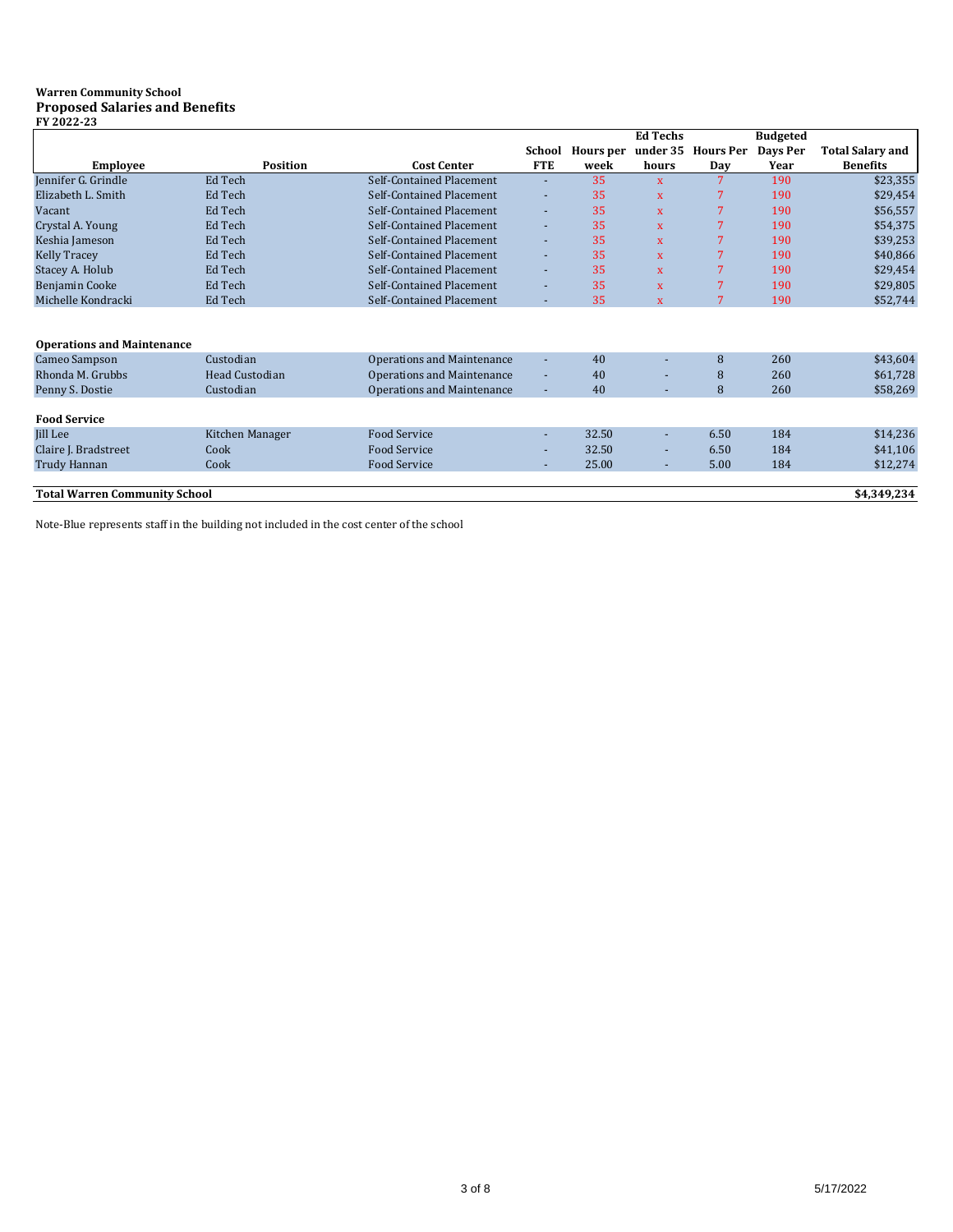## **Warren Community School Proposed Budget summary**

|                                                                 |               |                | 2022-23 Proposed Budget |             |
|-----------------------------------------------------------------|---------------|----------------|-------------------------|-------------|
|                                                                 | 2021-22       |                | <b>Dollar</b>           | Percent     |
| <b>Account Number / Description</b>                             | <b>Budget</b> | <b>Dollars</b> | Change                  | Change      |
|                                                                 |               |                |                         |             |
| <b>2400 Administration</b>                                      |               |                |                         |             |
| 1000-0000-2400-51040-050 Administrator Salary                   | \$176,953     | \$189,729      | \$12,776                | 7.22%       |
| 1000-0000-2400-51180-050 Regular Employee Salary                | \$62,211      | \$63,224       | \$1,013                 | 1.63%       |
| 1000-0000-2400-52040-050 Administrator Benefits                 | \$36,066      | \$39,433       | \$3,368                 | 9.34%       |
| 1000-0000-2400-52080-050 Regular Employee Benefits              | \$50,033      | \$49,318       | (\$715)                 | $-1.43%$    |
| 1000-0000-2400-52340-050 Administrator Retirement Benefits      | \$6,780       | \$7,286        | \$506                   | 7.46%       |
| 1000-0000-2400-52540-050 Tuition Reimbursement                  | \$2,049       | \$0            | (\$2,049)               | $-100.00\%$ |
| 1000-0000-2400-53300-050 Employee Training and Development      | \$1,000       | \$1,000        | \$0                     | 0.00%       |
| 1000-0000-2400-55310-050 Communication - Postage                | \$1,400       | \$1,400        | \$0                     | 0.00%       |
| 1000-0000-2400-55320-050 Communication - Telephone              | \$720         | \$1,200        | \$480                   | 66.67%      |
| 1000-0000-2400-55800-050 Travel Reimbursement                   | \$200         | \$200          | \$0                     | 0.00%       |
| 1000-0000-2400-56000-050 General Supplies                       | \$1,549       | \$1,549        | \$0                     | 0.00%       |
| 1000-0000-2400-56400-050 Books and Periodicals                  | \$300         | \$300          | \$0                     | 0.00%       |
| 1000-0000-2400-58100-050 Dues and Fees - Memberships            | \$1,400       | \$1,400        | \$0                     | 0.00%       |
| <b>TOTAL 2400 Administration</b>                                | 340,661       | 356,039        | 15,379                  | 4.51%       |
|                                                                 |               |                |                         |             |
| <b>1100 Elementary Instruction</b>                              |               |                |                         |             |
| 1000-1100-1000-51010-050 Teacher Salary                         | \$1,393,023   | \$1,560,973    | \$167,950               | 12.06%      |
| 1000-1100-1000-51020-050 Ed Tech Salary                         | \$43,647      | \$46,812       | \$3,166                 | 7.25%       |
| 1000-1100-1000-51230-050 Substitute Teachers                    | \$41,000      | \$41,000       | \$0                     | 0.00%       |
| 1000-1100-1000-51500-050 Stipends                               | \$7,420       | \$7,303        | (\$117)                 | $-1.58%$    |
| 1000-1100-1000-52000-050 Stipend Benefits                       | \$182         | \$313          | \$131                   | 72.01%      |
| 1000-1100-1000-52010-050 Teacher Benefits                       | \$341,261     | \$385,484      | \$44,224                | 12.96%      |
| 1000-1100-1000-52020-050 Ed Tech Benefits                       | \$21,041      | \$22,427       | \$1,386                 | 6.59%       |
| 1000-1100-1000-52030-050 Substitute Teacher Benefits            | \$745         | \$745          | \$0                     | 0.00%       |
| 1000-1100-1000-52300-050 Stipend Retirement Benefits            | \$309         | \$512          | \$204                   | 65.97%      |
| 1000-1100-1000-52310-050 Teacher Retirement Benefits            | \$54,696      | \$56,796       | \$2,101                 | 3.84%       |
| 1000-1100-1000-52320-050 Ed Tech Retirement Benefits            | \$977         | \$850          | (\$127)                 | -12.99%     |
| 1000-1100-1000-52330-050 Substitute Teacher Retirement Benefits | \$1,414       | \$1,414        | \$0                     | 0.00%       |
| 1000-1100-1000-52510-050 Tuition Reimbursement                  | \$11,600      | \$11,900       | \$300                   | 2.59%       |
| 1000-1100-1000-53300-050 Employee Training and Development      | \$2,200       | \$2,200        | \$0                     | 0.00%       |
| 1000-1100-1000-54310-050 Non-Technology Repairs and Maintenance | \$4,000       | \$4,000        | \$0                     | 0.00%       |
| 1000-1100-1000-54445-050 Photocopier Lease/Purchase             | \$6,367       | \$6,367        | \$0                     | 0.00%       |
| 1000-1100-1000-55800-050 Travel Reimbursement                   | \$500         | \$500          | \$0                     | 0.00%       |
| 1000-1100-1000-56100-050 Instructional Supplies                 | \$47,157      | \$47,157       | \$0                     | 0.00%       |
| 1000-1100-1000-56400-050 Books and Periodicals                  | \$5,000       | \$5,000        | \$0                     | 0.00%       |
| 1000-1100-1000-58100-050 Dues and Fees - Memberships            | \$240         | \$240          | \$0                     | 0.00%       |
| 1000-1100-2700-51180-050 Regular Employee Salary                | \$1,500       | \$1,500        | \$0                     | 0.00%       |
| 1000-1100-2700-52080-050 Regular Employee Benefits              | \$400         | \$400          | \$0                     | 0.00%       |
| 1000-1100-2700-58500-050 Field Trip Transportation              | \$100         | \$100          | \$0                     | 0.00%       |
| <b>TOTAL 1100 Elementary Instruction</b>                        | 1,984,779     | 2,203,995      | \$219,216               | 11.04%      |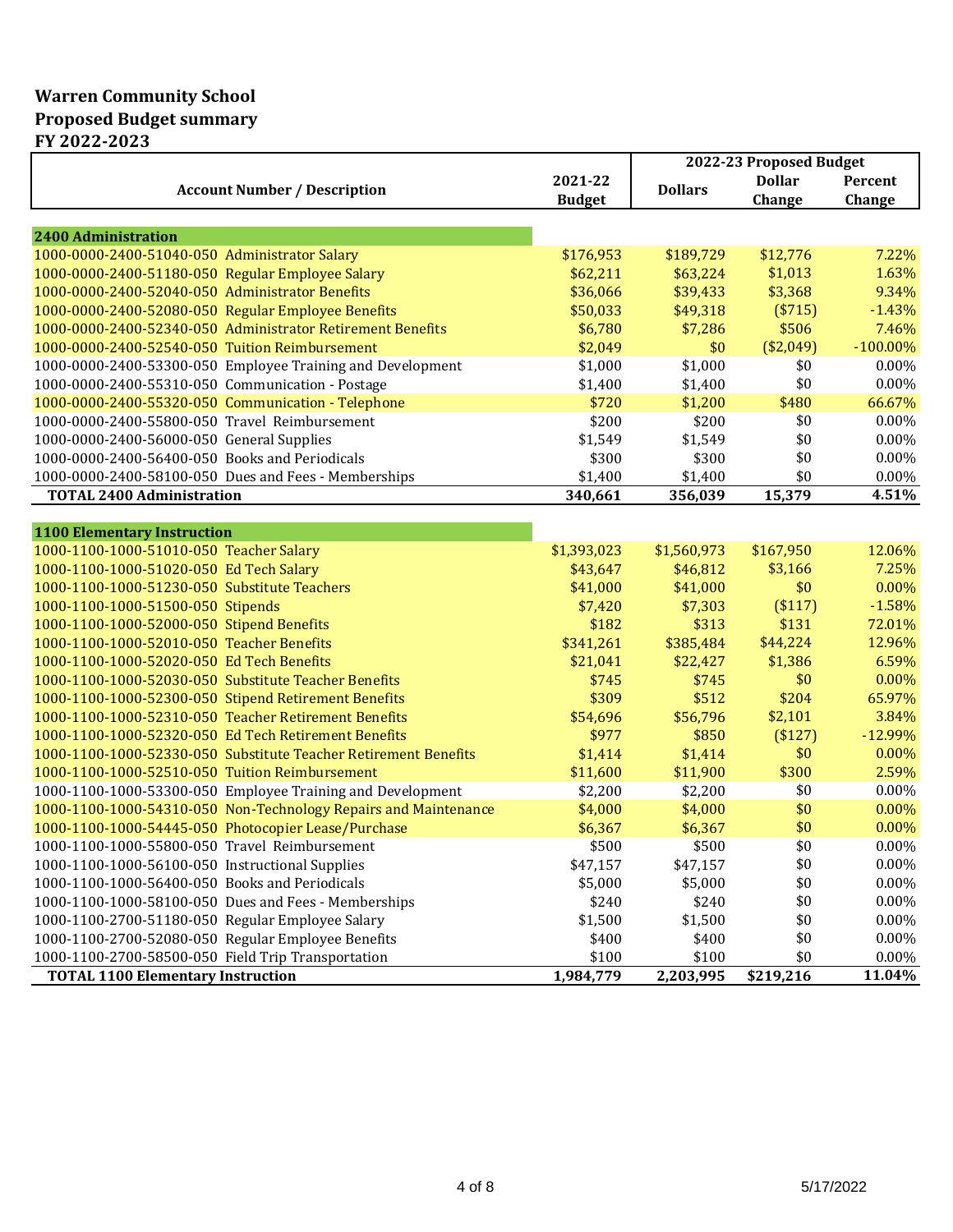## **Warren Community School Proposed Budget summary**

| FY 2022-2023                                               |               |                |                         |           |
|------------------------------------------------------------|---------------|----------------|-------------------------|-----------|
|                                                            |               |                | 2022-23 Proposed Budget |           |
| <b>Account Number / Description</b>                        | 2021-22       | <b>Dollars</b> | <b>Dollar</b>           | Percent   |
|                                                            | <b>Budget</b> |                | Change                  | Change    |
|                                                            |               |                |                         |           |
| <b>1121 Pre-K Instruction</b>                              |               |                |                         |           |
| 1000-1121-1000-51010-050 Teacher Salary                    | \$50,461      | \$54,160       | \$3,699                 | 7.33%     |
| 1000-1121-1000-51020-050 Ed Tech Salary                    | \$20,560      | \$26,332       | \$5,772                 | 28.07%    |
| 1000-1121-1000-51230-050 Substitute Teachers               | \$1,400       | \$1,400        | \$0                     | $0.00\%$  |
| 1000-1121-1000-52010-050 Teacher Benefits                  | \$11,492      | \$12,109       | \$617                   | 5.37%     |
| 1000-1121-1000-52020-050 Ed Tech Benefits                  | \$469         | \$16.173       | \$15,704                | 3344.89%  |
| 1000-1121-1000-52030-050 Substitute Benefits               | \$34          | \$34           | \$0                     | $0.00\%$  |
| 1000-1121-1000-52310-050 Teacher Retirement Benefits       | \$2,099       | \$2,080        | \$19]                   | $-0.93%$  |
| 1000-1121-1000-52320-050 Ed Tech Retirement Benefits       | \$855         | \$1,011        | \$156                   | 18.22%    |
| 1000-1121-1000-52330-050 Substitute Retirement Benefits    | \$58          | \$58           | \$0                     | $0.00\%$  |
| 1000-1121-1000-52510-050 Tuition Reimbursement             | \$2,900       | \$1,000        | (\$1,900)               | $-65.52%$ |
| <b>TOTAL 1121 Pre-K Instruction</b>                        | 90,330        | 114,358        | \$24,028                | 26.60%    |
|                                                            |               |                |                         |           |
| <b>2120 Student Guidance Services</b>                      |               |                |                         |           |
| 1000-0000-2120-51010-050 Guidance Salary                   | \$43,145      | \$46,015       | \$2,870                 | 6.65%     |
| 1000-0000-2120-52010-050 Guidance Benefits                 | \$932         | \$932          | \$0                     | $0.00\%$  |
| 1000-0000-2120-52310-050 Guidance Retirement Benefits      | \$1,795       | \$1,767        | (\$28)                  | $-1.55%$  |
| 1000-0000-1000-53300-050 Employee Training and Development | \$200         | \$200          | \$0                     | 0.00%     |
| <b>TOTAL 2120 Student Guidance Services</b>                | 46,072        | 48,914         | \$2,842                 | 6.17%     |
|                                                            |               |                |                         |           |
| <b>Total School-based costs</b>                            | \$63,146      | \$63,146       | \$0                     | $0.00\%$  |
| <b>Total District-based costs</b>                          | \$2,398,696   | \$2,660,161    | \$261,465               | 10.90%    |
| <b>TOTAL 050 Warren Community School</b>                   | \$2,461,842   | \$2,723,307    | \$261,465               | 10.62%    |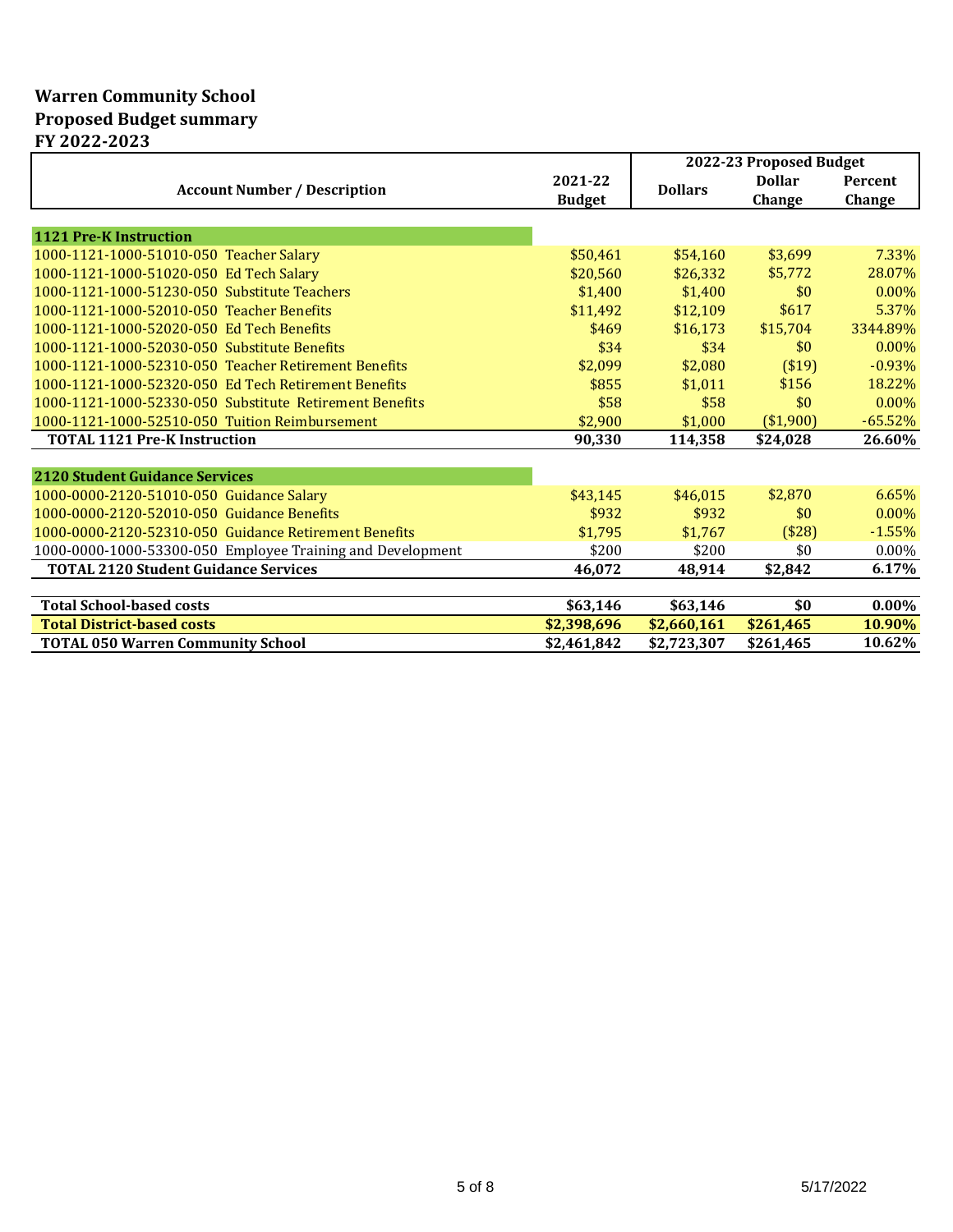### **Warren Community School Proposed Budget Detail FY 2022-2023**

|                                               | <b>Item Description</b>                                    | <b>Total</b> |
|-----------------------------------------------|------------------------------------------------------------|--------------|
| <b>2400 Administration</b>                    |                                                            |              |
|                                               | 1000-0000-2400-53300-050 Employee Training and Development |              |
|                                               | Conferences                                                | \$1,000      |
|                                               | <b>Total</b>                                               | \$1,000      |
|                                               |                                                            |              |
|                                               | 1000-0000-2400-55310-050 Communications - Postage          |              |
|                                               | Neopost                                                    | \$1,400      |
|                                               | <b>Total</b>                                               | \$1,400      |
|                                               |                                                            |              |
|                                               | 1000-0000-2400-55320-050 Communications - Telephones       |              |
|                                               | Reimbursement - Cell Phone Usage                           | \$1,200      |
|                                               | Total                                                      | \$1,200      |
|                                               |                                                            |              |
| 1000-0000-2400-55800-050 Travel Reimbursement |                                                            |              |
|                                               | Reimbursement for Required Travel                          | \$200        |
|                                               | Total                                                      | \$200        |
|                                               |                                                            |              |
| 1000-0000-2400-56000-050 General Supplies     |                                                            |              |
|                                               | Rolls of Laminating Film                                   | \$235        |
|                                               | Scotch Tape                                                | \$50         |
|                                               | #10 Envelopes                                              | \$30         |
|                                               | Manila Clasp Envelopes 6" x 9"                             | \$49         |
|                                               | <b>Sharpie Permanent Markers</b>                           | \$15         |
|                                               | Manila Folders                                             | \$18         |
|                                               | Avery Labels                                               | \$32         |
|                                               | <b>Bright Orange Paper</b>                                 | \$24         |
|                                               | <b>Bright Red Paper</b>                                    | \$37         |
|                                               | UniBall Retractable Pens / dz                              | \$37         |
|                                               | <b>Adams Phone Message Book</b>                            | \$187        |
|                                               | Portfolios                                                 | \$27         |
|                                               | File Cabinet                                               | \$150        |
|                                               | Desk                                                       | \$350        |
|                                               | Office Chairs                                              | \$300        |
|                                               | <b>Insertable Dividers</b>                                 | \$7          |
|                                               | <b>Total</b>                                               | \$1,549      |

### **1000-0000-2400-56400-050 Books and Periodicals**

| Books, Leadership |       |
|-------------------|-------|
| <b>Total</b>      | \$300 |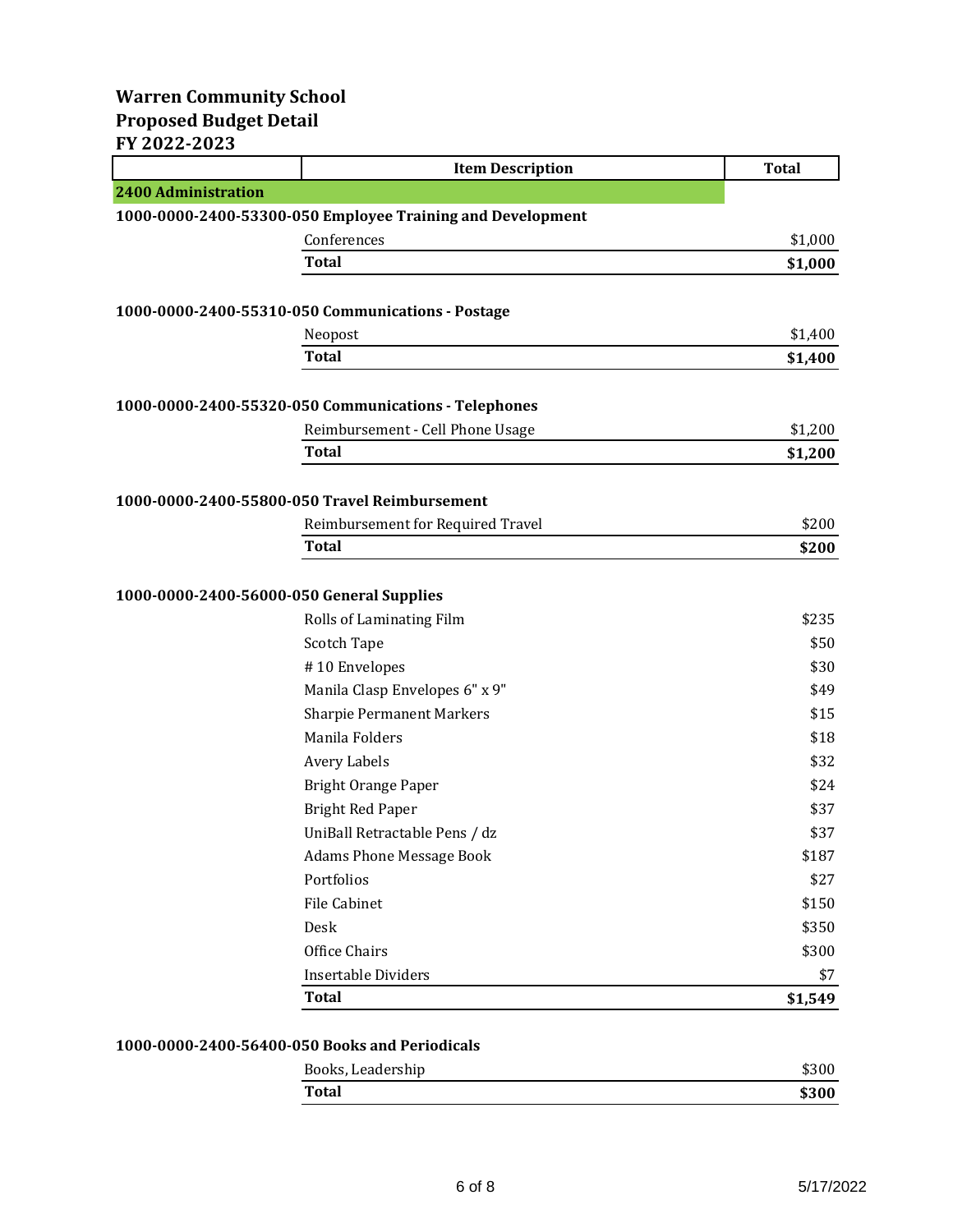### **Warren Community School Proposed Budget Detail FY 2022-2023**

|                                                 | <b>Item Description</b>                                    | <b>Total</b> |
|-------------------------------------------------|------------------------------------------------------------|--------------|
|                                                 | 1000-0000-2400-58100-050 Dues & Fees - Memberships         |              |
|                                                 | MPA/NEASP                                                  | \$1,050      |
|                                                 | <b>PBIS</b>                                                | \$350        |
|                                                 | <b>Total</b>                                               | \$1,400      |
|                                                 |                                                            |              |
| <b>1100 Elementary Instruction</b>              |                                                            |              |
|                                                 | 1000-1100-1000-53300-050 Employee Training and Development |              |
|                                                 | <b>MMEA Conference</b>                                     | \$50         |
|                                                 | Maine Reading Recovery Conference                          | \$200        |
|                                                 | <b>MAHPERD Conference</b>                                  | \$70         |
|                                                 | <b>State Arts Conference</b>                               | \$280        |
|                                                 | Conferences, Literacy (MPCL)                               | \$1,600      |
|                                                 | <b>Total</b>                                               | \$2,200      |
|                                                 | 1000-1100-1000-55800-050 Travel Reimbursement              |              |
|                                                 | Reimbursement for Required Travel                          | \$500        |
|                                                 | <b>Total</b>                                               | \$500        |
|                                                 |                                                            |              |
| 1000-1100-1000-56100-050 Instructional Supplies |                                                            |              |
|                                                 | Materials, Everyday Math 4 / Grades PK - 6                 | \$7,960      |
|                                                 | Paper                                                      | \$2,338      |
|                                                 | Materials, Handwriting Without Tears / Grades PK-5         | \$3,170      |
|                                                 | Scholastic News and Science Spin / Grades K-6              | \$1,400      |
|                                                 | Classroom Supplies, purchased locally / Grades PK-6        | \$14,419     |
|                                                 | Classroom Supplies, online & catalogue purchases           | \$8,700      |
|                                                 | Supplies, Art / Grades PK - 6                              | \$1,350      |
|                                                 | Supplies, Music / Grades PK - 6                            | \$1,350      |
|                                                 | Supplies, Physical Education / Grades PK - 6               | \$1,350      |
|                                                 | Paper, Copier / Grades PK - 6                              | \$4,500      |
|                                                 | Paper, Chart / Grades PK - 6                               | \$620        |
|                                                 | <b>Total</b>                                               | \$47,157     |
|                                                 |                                                            |              |
| 1000-1100-1000-56400-050 Books and Periodicals  |                                                            |              |
|                                                 | Books & Periodicals for Classroom Libraries                | \$2,500      |
|                                                 | Book & Periodicals, Book Room to Support Curriculum        | \$2,500      |
|                                                 | <b>Total</b>                                               | \$5,000      |
|                                                 |                                                            |              |
| 1000-1100-1000-57300-050 Dues and Fees          |                                                            |              |
|                                                 | Registration - District III Band/Chorus                    | \$100        |
|                                                 | Reading Recovery Council North America                     | \$140        |